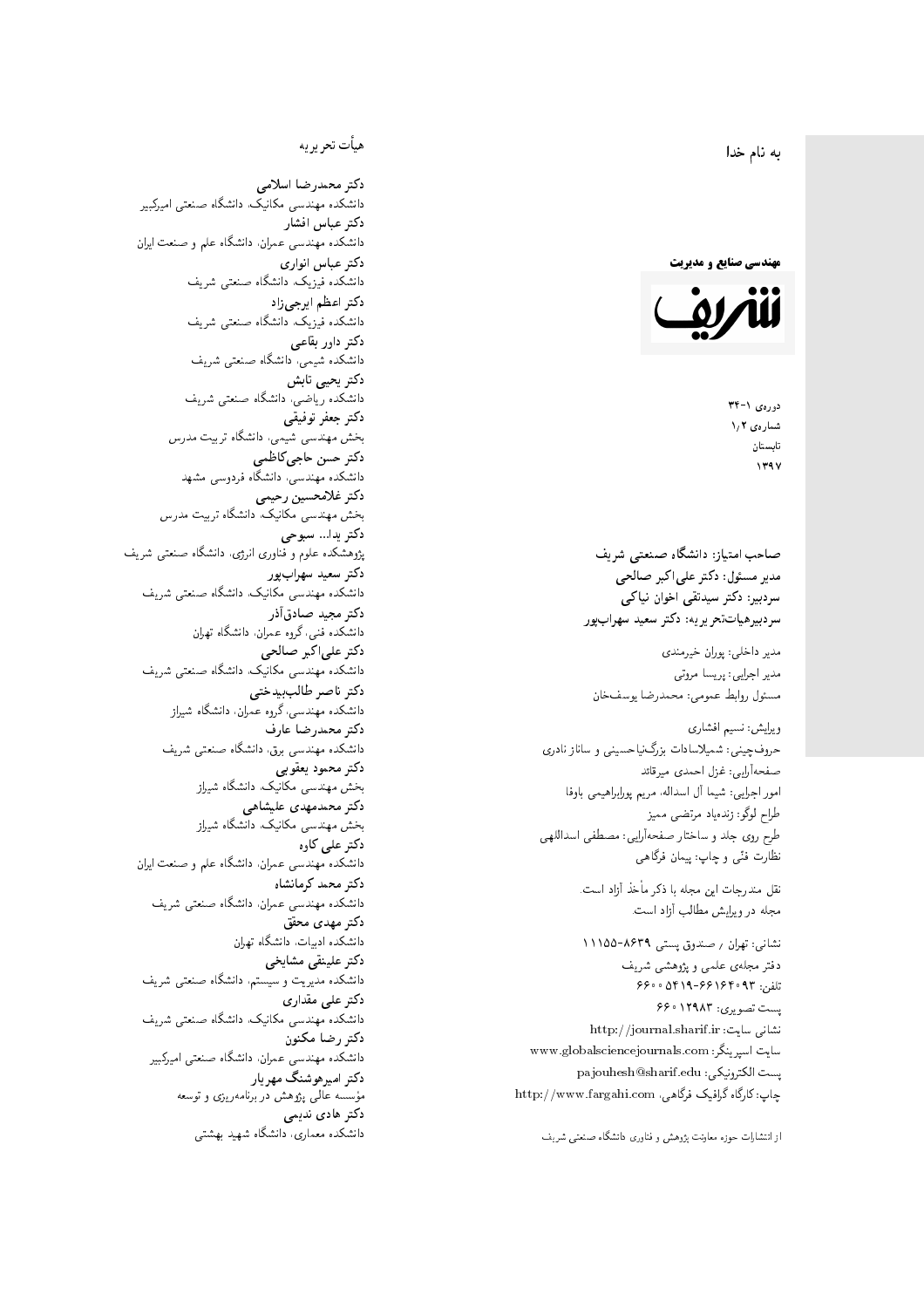**هیات تحریریهی تخصصی** 

• سردبیر تخصصی: دکتر سید تقی اخوان نیاکی دانشکدهی مهندسی صنایع ــ دانشگاه صنعتی شریف دكتر امير أذرون دانشگاه سیمون فریزر دكتر امير البدو**ي** دانشکدهی فنی، بخش مهندسی صنایع ــ دانشگاه تربیت مدرس دكتر محمدرضا امين ناصري دانشکدهی فنی، بخش مهندسی صنایع \_ دانشگاه تربیت مدرس دکتر کامران پی نبر انيستيتو تكنولوژى جورجيا دكتر مجيد توانا دانشگاه لاسال دکتر رضا توکلی مقدم دانشکدهی فنی،گروه مهندسی صنایع ــ دانشگاه تهران دكتر فريبرز جولاى دانشکدهی فنی،گروه مهندسی صنایع \_ دانشگاه تهران دكتر سيدحسامالدين ذگردي دانشکدهی فنی، بخش مهندسی صنایع <mark>– دانشگاه تربیت مدرس</mark> دکتر هژبر رحمان داد دانشگاه كمبريج دكتر مهران سپهري دانشکدهی مدیریت و اقتصاد \_ دانشگاه صنعتبی شریف دكتر محمد سعيدى مهرأباد دانشکدهی مهندسی صنایع ــ دانشگاه علم و صنعت ایران دكتر محمود شفيعي دانشکدهی مهندسی انرژی های نو. دانشگاه کرنفیلد دكتر عادل علاءالديني دانشکدهی مهندسی مکانیک، دانشگاه سن آنتنیو تگزاس دكتر يحيى فتحى دانشگاه ايالتي كاروليناي شمالي دكتر جواد فيض الهي دانشگاه ايالتي جورجيا

> دكتر هاشم محلوجي دانشکدهی مهندسی صنایع ــ دانشگاه صنعتی شریف

دكتر أيدين ناصحى دانشکدهی مهندسی مکانیک، دانشگاه بریستل دكتر منوچهر نجمي دانشکدهی مدیریت و اقتصاد - دانشگاه صنعتبی شریف هيأت مشاوران

دكتر زهرا أراستى دانشکدهی کارآفرینبی ــ دانشگاه تهران دکتر سعید ادیب نظری دانشکدهی هوا و فضا ــ دانشگاه صنعتی شریف دكتر عبدالحميد اشراق نيا دانشکده، مهندسی صنایع ــ دانشگاه صنعتی شریف دكتر بختيار استادى دانشکدهی مهندسی صنایع ــ دانشگاه تربیت مدرس دکتر مهدی بهزاد دانشکدهی مهندسی مکانیک ــ دانشگاه صنعتم شریف دكتر سيد حميدرضا پسنديده دانشکده، مهندسی صنایع ــ دانشگاه خوارزمی دكتر محمدعلى پيرايش نقاب دانشکدهی مهندسی صنایع ــ دانشگاه فردوسی مشهد دكتر ابراهيم تيموري دانشکدهی مهندسی صنایع ــ دانشگاه علم و صنعت دکتر وحید حاجیپور دانشکدهی مهندسی صنایع ــ دانشگاه بوعلمی سینا همدان دكتر سيد محمدرضا غلاميان دانشکدهی مهندسی صنایع ــ دانشگاه علم و صنعت دكتر محمدعلى فرقاني دانشکدهی فنبی و مهندسی \_ دانشگاه باهنر کرمان دكتر على قربانيان دانشکده ی مهندسی صنایع ــ مؤسسه آموزش عالی اسفراین<br>. دكتر قاسم مختارى دانشکده ی فنبی و مهندسی ــ دانشگاه قم دكتر اسماعيل مهدى زاده دانشکدهی مهندسی صنایع ــ دانشگاه آزاد اسلامی واحد قزوین دكتر محمود هوشمند دانشکدهی مهندسی صنایع ــ دانشگاه صنعتی شریف

# ننتريف

**مهندسی صنایع و مدیریت**